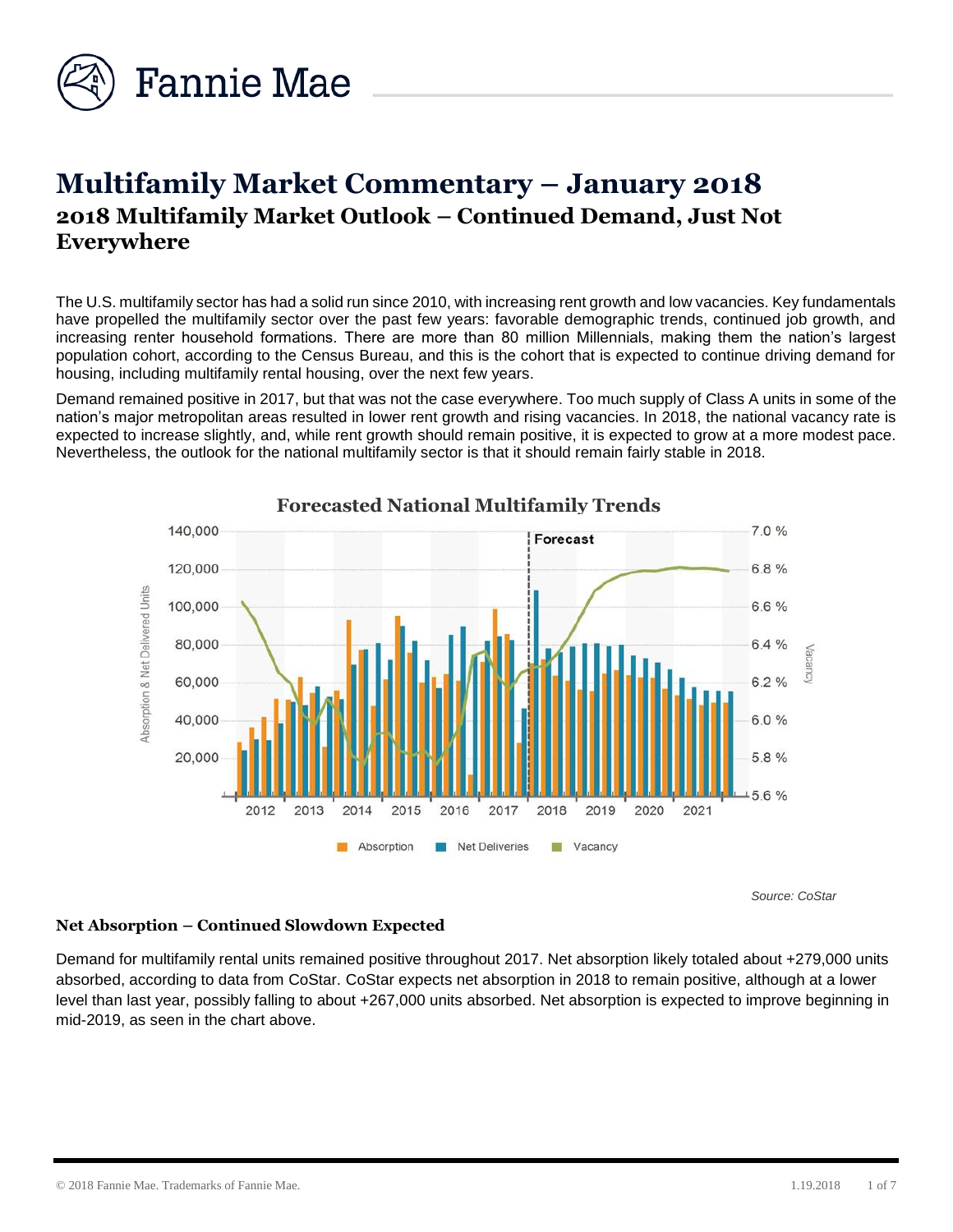

#### **Vacancy Level Expected to Keep Increasing**

The national multifamily vacancy rate is expected to rise in 2018, primarily due to the onslaught of new supply expected to complete and come online over the next 12 to 18 months. Since most of this new supply is concentrated in a limited number of submarkets in only about 12 metros, supply is expected to continue outpacing demand in these metros, thereby pushing the national vacancy rate upward, as illustrated in the chart above. The vacancy rate is likely to return to more historical levels and then remain fairly stable further out into the forecast, due to ongoing favorable future job growth and demographic projections.

Indeed, the Fannie Mae Multifamily Economic and Market Research team is anticipating that the U.S. multifamily vacancy rate will remain in the 5.5 percent range during the early part of 2018, from 5.25 percent as of third quarter 2017, and could end the year in the 5.75 to 6.0 percent range. This would bring the national vacancy rate nearer its recent historical average of 6.0 percent.

#### **Rent Growth Expected to Remain Fairly Stable**

Rent growth was positive but likely ended 2017 at about 2.5 percent, slightly ahead of the pace of inflation, which grew 2.2 percent year over year as of the end of November 2017. There has been above average rent growth since 2011, and 2017 was the first time since then that the national estimated rent growth was below 3.0 percent. The expectation for 2018 is that rent growth will once again be positive but is likely to moderate and range from 2.0 percent to 2.5 percent.

As seen in the chart below, multifamily concessions for all property classes remain at low levels, despite recent trends. Although it appears that Class C concessions have significantly increased, it appears to have been influenced by one metro in particular: Honolulu, with a Class C concession rate at nearly -11 percent.

In addition, national Class C rent growth in 2017 was at 2.2 percent according to Axiometrics, compared to just 1.7 percent for Class A, indicating that property owners are offering more generous concessions up front for Class C units to lock in higher rents.

As more new supply comes online this year, the national concession rate is expected to increase, and more dramatically in certain metros that are in the midst of an oversupply of Class A units. Yet, some property owners are already starting to forego offering larger concessions and are just dropping asking rents. For example, the New York metro concession rate is well above the national average at -1.3 percent as of December 2017, but its rent growth is also negative at -0.5 percent. And rent growth is even worse for its Class A segment, at -1.0 percent, according to data from Axiometrics.



*Source: Axiometrics*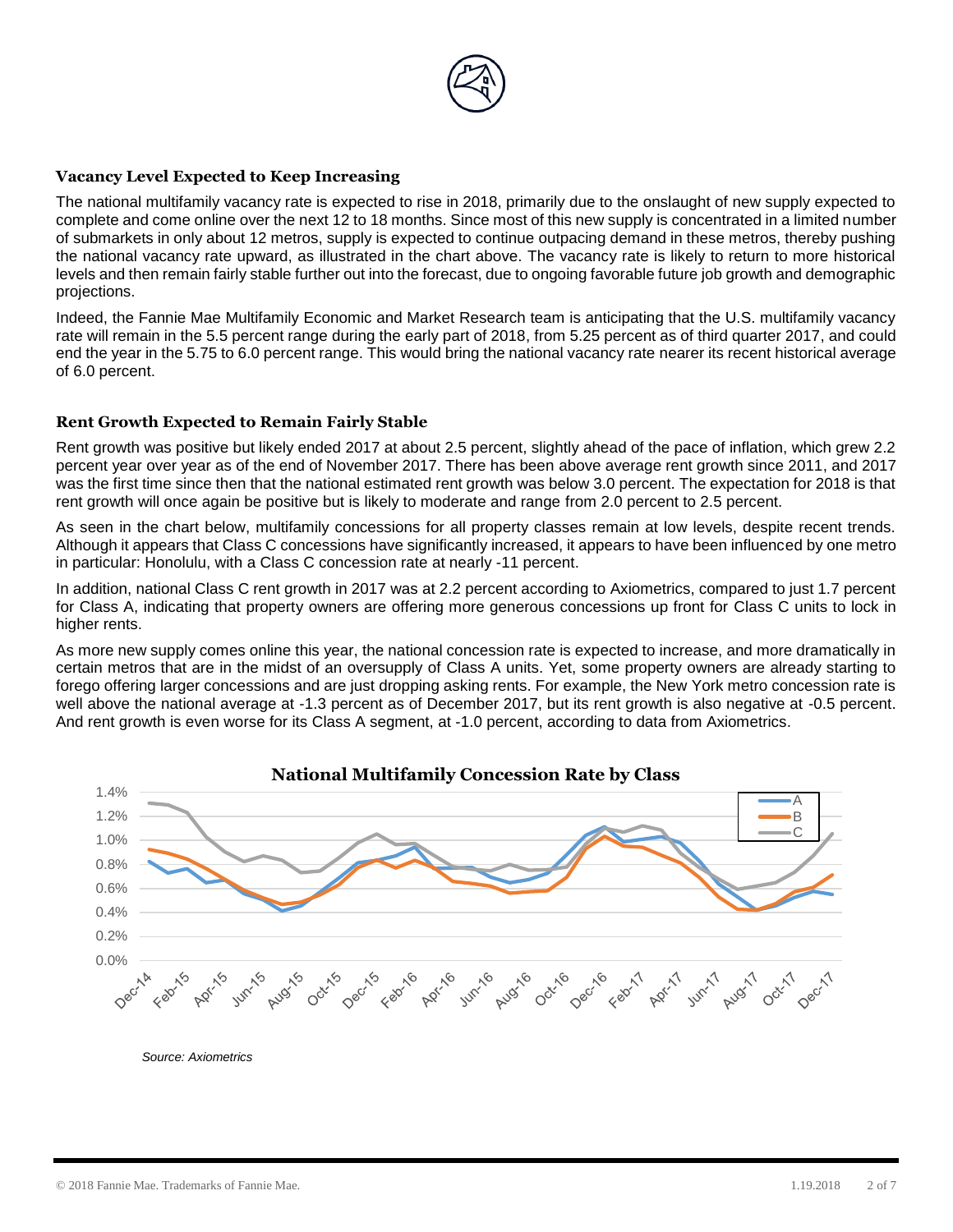

## **Multifamily New Supply Expected to Peak in 2018**

As seen in the chart on the following page, the amount of multifamily new construction remains elevated, with deliveries expected to peak in 2018.

According to the Dodge Data & Analytics SupplyTrack data, which distinguishes between multifamily properties consisting of apartment and condo units, about 381,000 apartment units were completed in 2017, with another 443,000 units expected to come online in 2018. In comparison, only about 59,000 condo units came online in 2017 and there are only about 64,000 condo units expected in 2018. The biggest concern for the multifamily sector is that most of the new apartment rental supply underway is believed to consist of Class A units, which command the highest rent level. But in many metros, it is these Class A units that are already starting to experience declining rents.



# **Multifamily New Construction**

*NOTE: Pipeline data is not an actual forecast of activity; it is a monitor of activity reported to date. As more projects are planned and tracked, figures in future periods might go up.* 

*Source: Dodge Data & Analytics, January 2017 – Metros with 5,000 or more units underway or completed.*

*\*Anticipated delivery date.*

#### **Too Much Supply in Some Metros**

At a national level, that amount of new multifamily units being added to the existing stock is not that unreasonable. Job growth is expected to be at 1.5 percent in 2018, according to Fannie Mae's Economic and Strategic Research Group forecast, which would add about 2.3 million new jobs. Based on that amount, multifamily rental demand could range from 380,000 units to 460,000 units.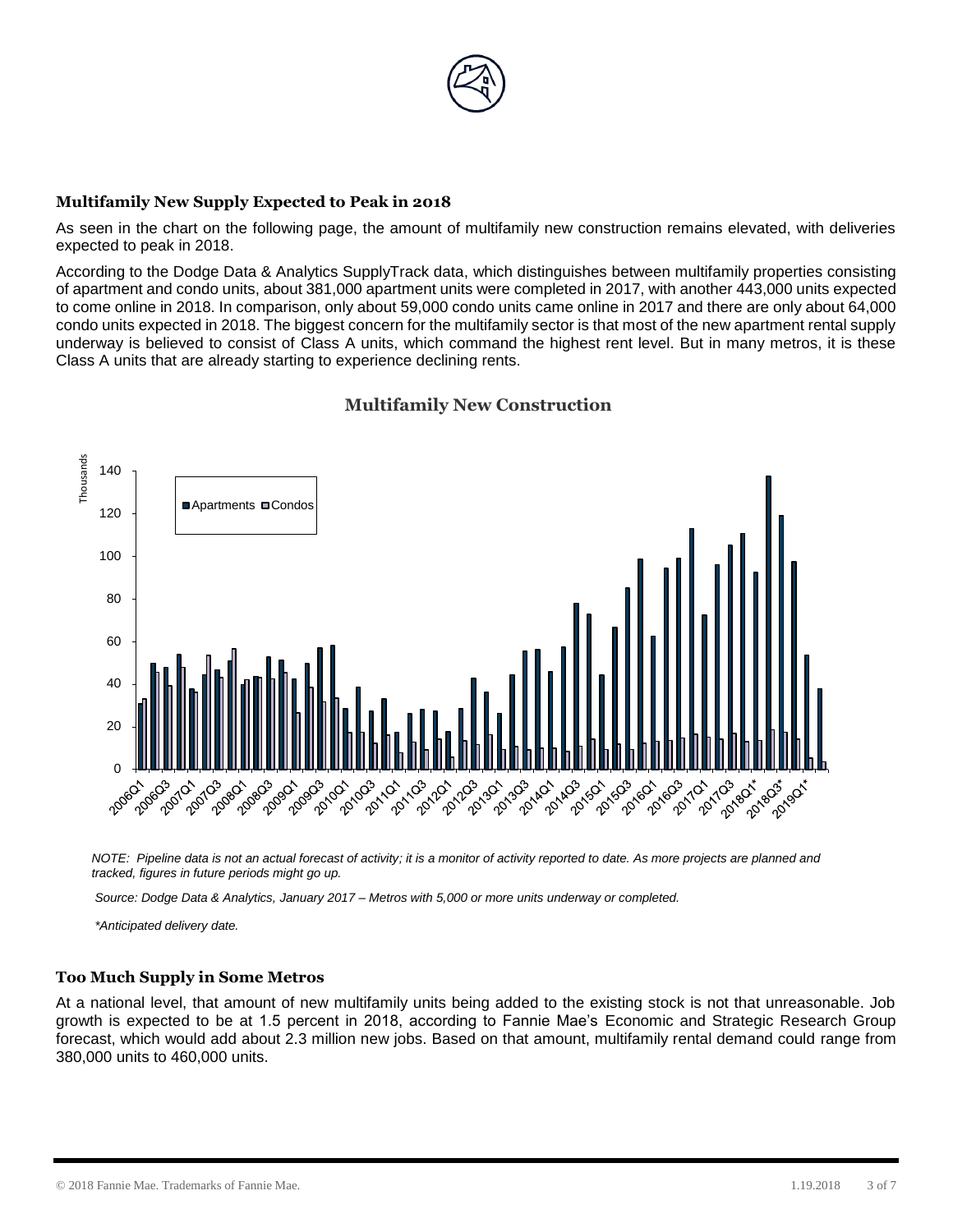



# **Multifamily Apartment Units Underway – Select Metros**

*Source: Dodge Data & Analytics, January 2018 – Metros with 4,000 or more units underway or completed.*

*NOTE: SupplyTrack data is not an actual forecast of activity, it is a monitor of activity reported on to-date. As more projects are planned and tracked, figures in future periods might go up.* 

The reason that level of multifamily rental demand is not likely to occur is because much of the new supply is primarily concentrated in about 10 to 12 metros, as seen in the chart below, and most of that is further concentrated in certain submarkets. And the estimated amount of national job growth, and its anticipated accompanying demand, is not going to be concentrated in just a handful of metros, which is why supply is expected to outpace demand in many of these metros over the next 12 to 18 months.

# **Job Growth Slowing in Some Metros with New Supply**

Although the nation is expected to see positive job growth this year, that doesn't mean that all metros will experience the same level of employment growth, as illustrated in the two charts below. Although Fannie Mae's Economic and Strategic Research Group forecast for 2018 anticipates national employment growth rate of 1.5 percent, there are a number of metros expected to have employment growth below the national estimate, including **Boston**, **New York**, and **Washington, DC**, all metros with a large amount of new multifamily rental supply on the horizon.

The **New York** metro is expecting the largest amount of new supply, with more than 59,000 units underway, of which 45,000 units are expected this year alone. Based on its lackluster anticipated job growth rate, at best the metro could produce demand for only about 23,000 multifamily rental units. **Boston** has nearly 21,000 units underway, of which nearly 15,000 units are expected to deliver in 2018. Based on an anticipated job growth rate of just 1.2 percent, potential multifamily demand of about 4,100 units will fall far short of upcoming supply. **Washington, DC** has more than 21,000 units expected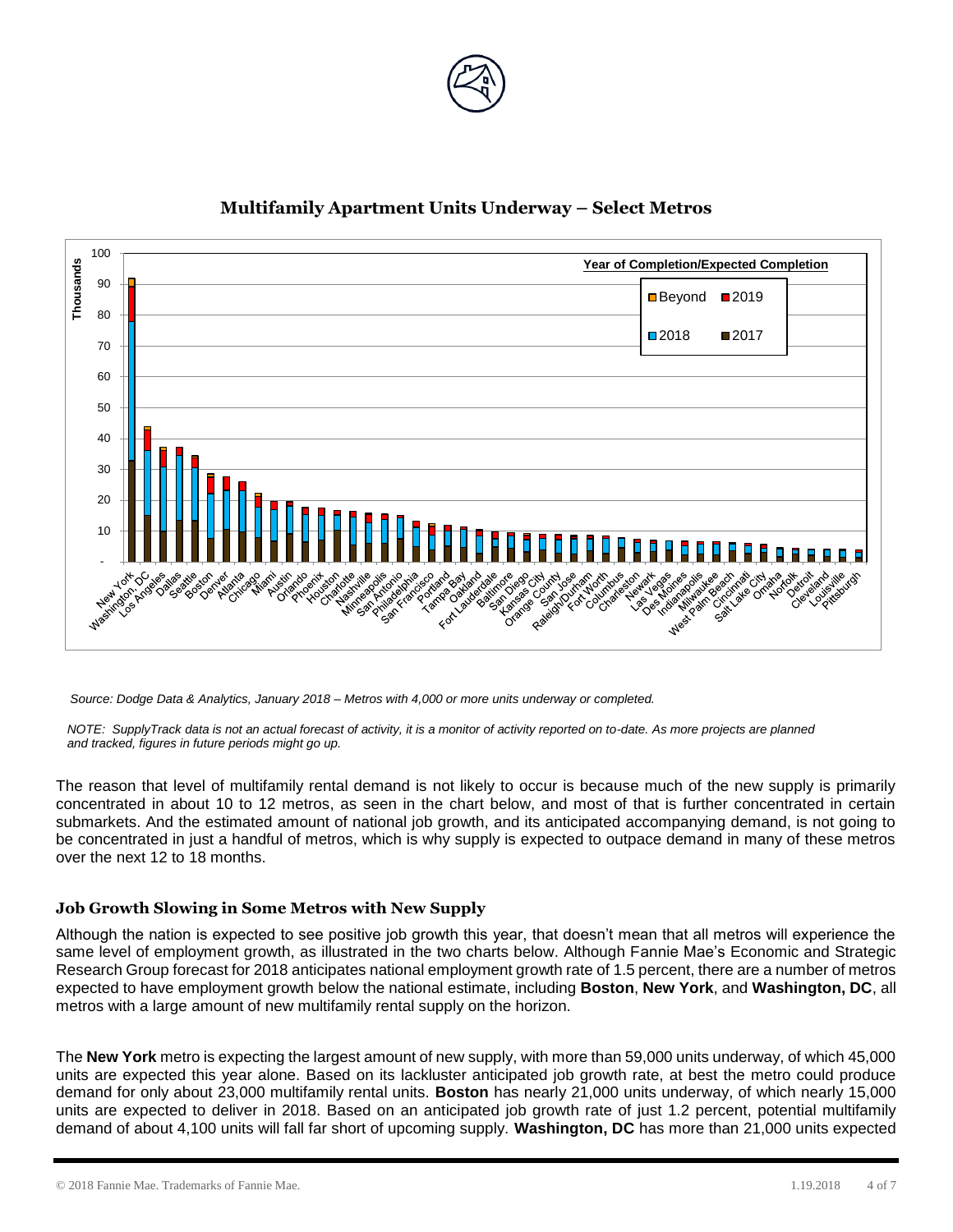

to come online this year, yet anticipated job growth of 1.2 percent will at best produce demand for just 10,000 units. As a result, all three of these metros began experiencing negative rent growth during the latter part of 2017 and will likely continue to do so in 2018.

## **Other Metros Possibly Undersupplied**

Job growth in other metros is expected to fare better, as seen below. Some of the Florida metros, including **Jacksonville**, **Orlando**, **Tampa**, and **Miami**, are expected to far surpass the national average. **Dallas** and **Austin** are expected to see job growth of more than 2.0 percent due to continued expansion in the professional services, technology, healthcare, and transportation sectors.

At 3.2 percent, **Jacksonville** has one of the highest projected job growth rates in the nation. The metro could easily produce demand for a minimum of 3,600 units, yet fewer than 1,800 units are expected this year. **Las Vegas** is even more compelling. With expected job growth of nearly 3.0 percent, there could be demand for at least 6,000 units, yet only about 3,000 units are expected to come online in 2018. **Phoenix** is another "good news" story, with anticipated job growth of 2.6 percent. That could produce demand for at least 10,000 units, yet only about 8,000 units are expected this year.





*Source: Moody's Analytics*

## **Select Markets with Lower Expected 2018 Employment Growth**

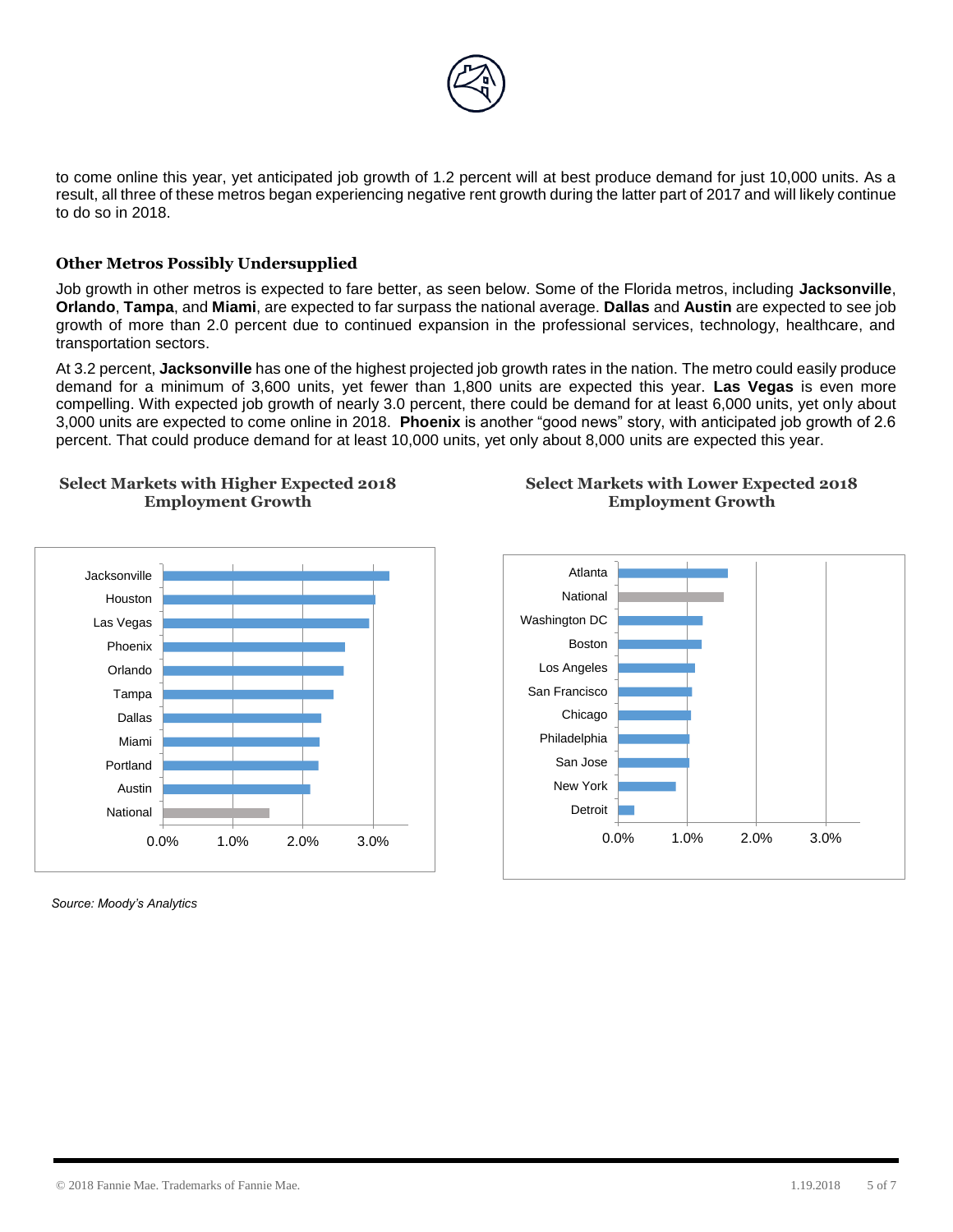

#### **Cap Rates Likely to Remain Low**

With multifamily cap rates at historically low levels – currently 5.6 percent, according to Real Capital Analytics – it would seem that they have nowhere to go but up. But with the passage into law of the Tax Cuts and Jobs Act of 2017, will they?

Multifamily cap rates have remained in the 5.6 percent range for most of 2017 due to the ongoing influx of capital flows and investor demand. With interest rates also staying low and real estate investment expected to get a boost from the recent tax cut legislation, it seems likely that investors will stay interested in the multifamily sector as well. In fact, according to a November 29, 2017 article in *National Real Estate Investor,* the multifamily sector remains "… a favored property type among commercial real estate investors. When asked to rate the attractiveness of the different core property types on a scale of 1 to 10, [NREI] survey respondents scored multifamily the highest at 7.9…."

As a result of this anticipated investor interest, while an uptick in new multifamily construction investment is not expected due to oversupply concerns in many submarkets, investment in existing multifamily properties is expected to remain on par with 2017 levels. Therefore, the projection is that multifamily cap rates are likely to remain stable in 2018.



# **Treasury and Multifamily Capitalization Rates**

*Source: Real Capital Analytics, and Federal Reserve, Selected Interest Rates H.15, per Moody's Analytics*